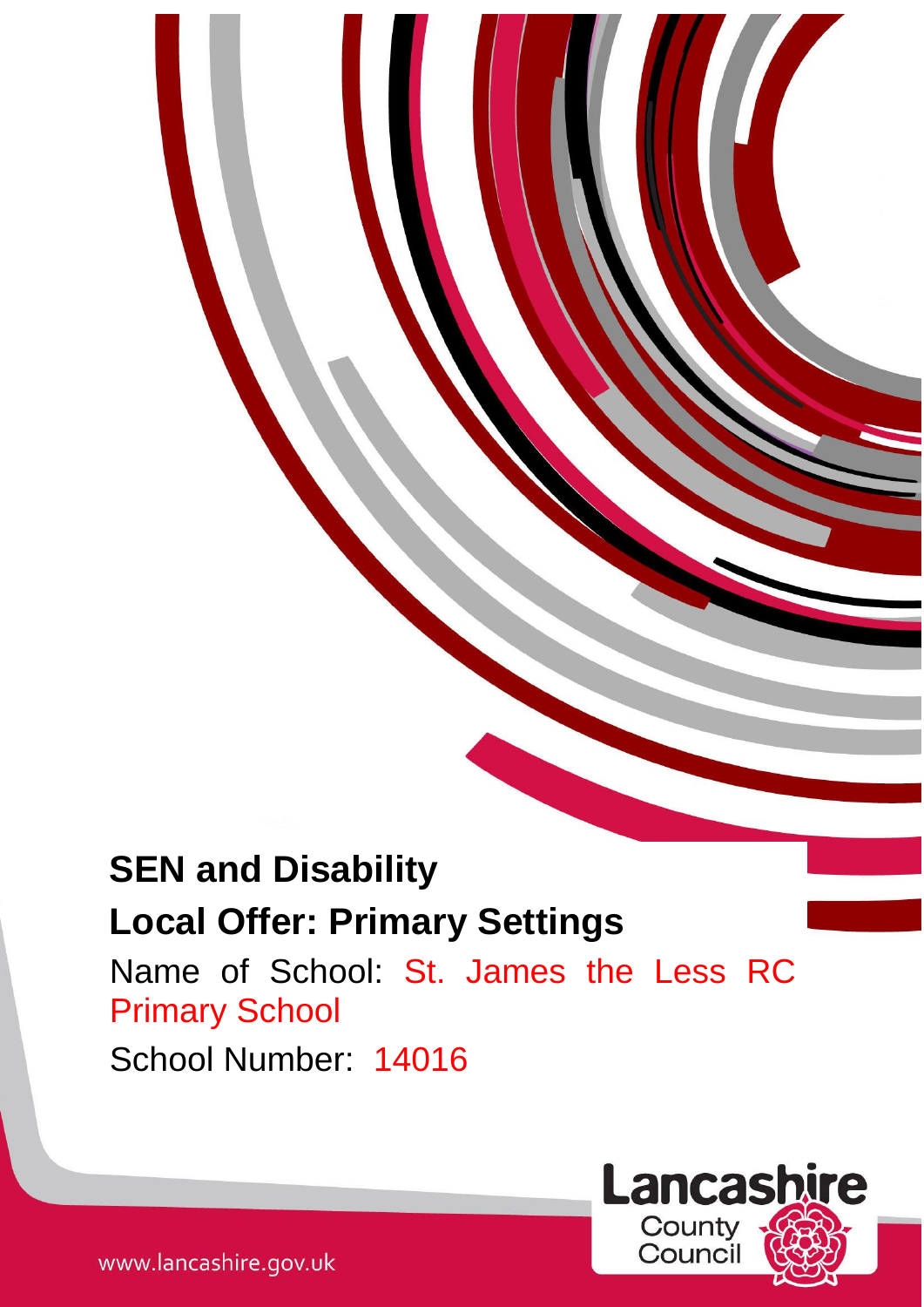# **Guidance for Completion**

This template is designed to help you to pull together information so that parents of children with Special Educational Needs or Disabilities (SEND) know what support they can expect if their child attends your school/academy.

The SEND Reforms will place a statutory requirement on schools from September 2014 to make information available to parents about how the school supports children and young people with SEN. This information will form the main basis for the school's Local Offer, which has to be published on the school's website. Your website must include the name and contact details of your SENCO and a link to the Local Authority's Local Offer when it becomes available.

The questions in the template are intended as prompts and reflect key issues that parents have told us they would like to know about when deciding which school could best meet their child's needs. You may also wish to consult with your own pupils' parents about what to include in your Local Offer.

In developing your school Local Offer you should be mindful that there is a requirement for a feedback facility to be available as part of the Local Offer and for responses to be given to feedback received.

Please provide a copy of your completed template along with the following completed information by email to [IDSS.SENDReforms@lancashire.gov.uk](mailto:IDSS.SENDReforms@lancashire.gov.uk)

When saving your local offer please use the following format: LO-SCHOOLNAME-SCHOOLNUMBER Eg LO-LEAFYVILLAGESCHOOL-011001

| <b>School/Acade</b><br>my Name and                                                                  | <b>St. James</b><br>the Less<br><b>RC Primary</b><br><b>Address</b><br>Unity Way,<br><b>Rawtenstall</b><br><b>Rossendale</b><br><b>BB4-8SU</b> |                 | <b>Telepho</b><br>ne<br><b>Number</b> | 01706 216190                       |
|-----------------------------------------------------------------------------------------------------|------------------------------------------------------------------------------------------------------------------------------------------------|-----------------|---------------------------------------|------------------------------------|
|                                                                                                     |                                                                                                                                                |                 | <b>Website</b><br><b>Address</b>      | www.stjamesthelessschool.c<br>o.uk |
| Does the                                                                                            | <b>No</b>                                                                                                                                      | <b>Yes</b>      |                                       | If yes, please give details:       |
| school<br>specialise in<br>meeting the<br>needs of<br>children with a<br>particular type<br>of SEN? | <b>NO</b>                                                                                                                                      |                 |                                       |                                    |
| What age<br>range of pupils<br>does the                                                             |                                                                                                                                                | 4-11 year olds. |                                       |                                    |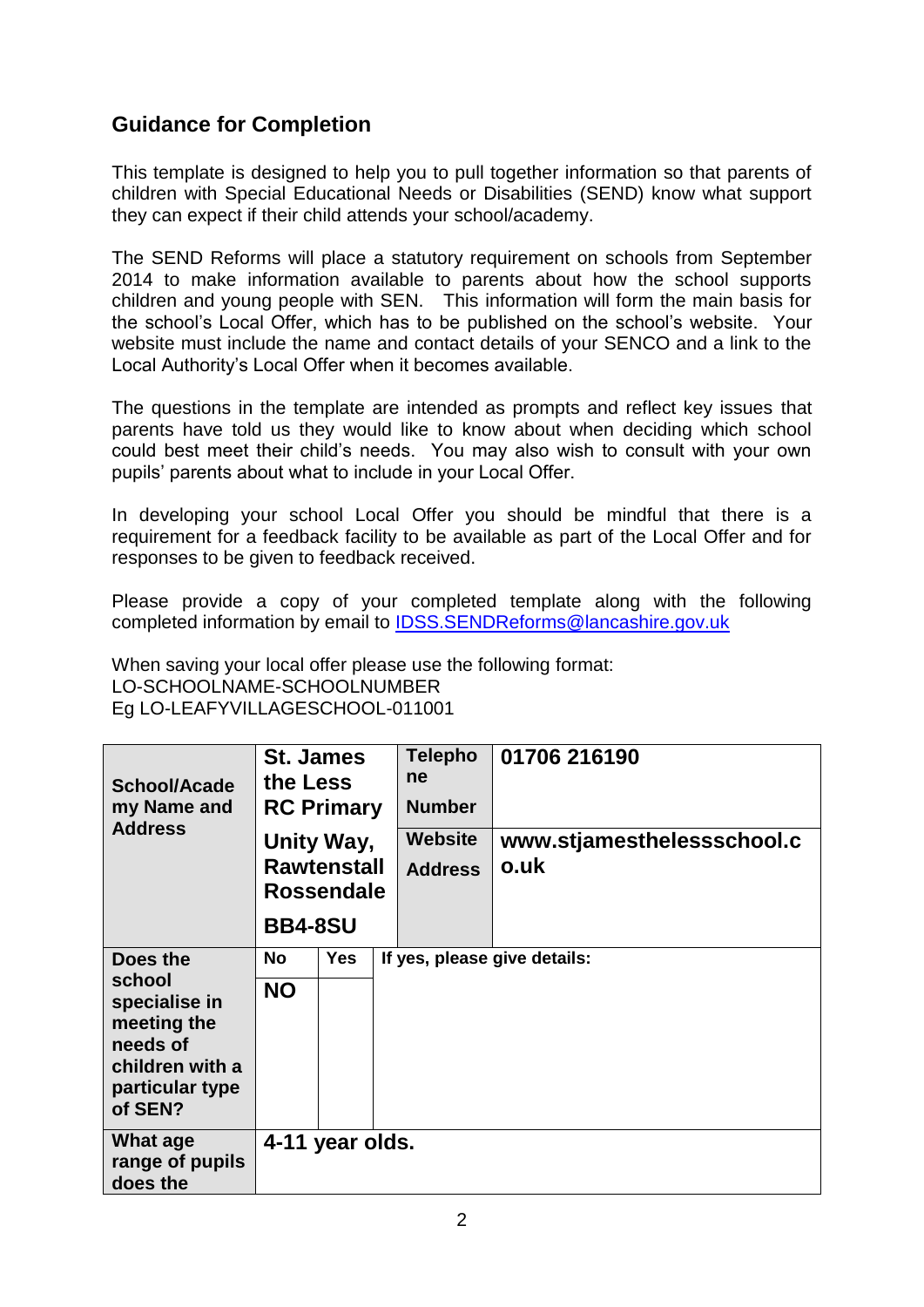| school cater<br>for?                                               |                                                                            |
|--------------------------------------------------------------------|----------------------------------------------------------------------------|
| Name and<br>contact details<br>of your<br>school's<br><b>SENCO</b> | <b>Miss. Emma Dickinson</b><br><b>St. James the Less RC Primary School</b> |

We want to ensure that we keep your information up-to-date. To help us to do this, please provide the name and contact details of the person/role responsible for maintaining details of the Local Offer for your school/academy.

| Name of                               | Mr. Gary Hall       |              |                                      |  |  |
|---------------------------------------|---------------------|--------------|--------------------------------------|--|--|
| <b>Person/Job Title</b>               | <b>Head Teacher</b> |              |                                      |  |  |
| <b>Contact</b><br>telephone<br>number | 01706<br>216190     | <b>Email</b> | $head@st-$<br>jamesless.lancs.sch.uk |  |  |

# **Promoting Good Practice and Successes**

The Local Offer will give your school the opportunity to showcase any good practice you have around supporting children with Special Educational Needs to achieve their full potential. If you have any examples of good practice or success stories, we would encourage you to include these on your Local Offer web pages. For reasons of confidentiality, please do not include a child's full name in any case studies you promote.

I confirm that our Local Offer has now been published on the school/academy website.

| Please give the<br><b>URL</b> for the<br>direct link to<br>your school's<br><b>Local Offer</b> | www.stjamesthelessschool.co.uk |             |            |  |
|------------------------------------------------------------------------------------------------|--------------------------------|-------------|------------|--|
| <b>Name</b>                                                                                    | <b>Gary Hall</b>               | <b>Date</b> | 16/11/2020 |  |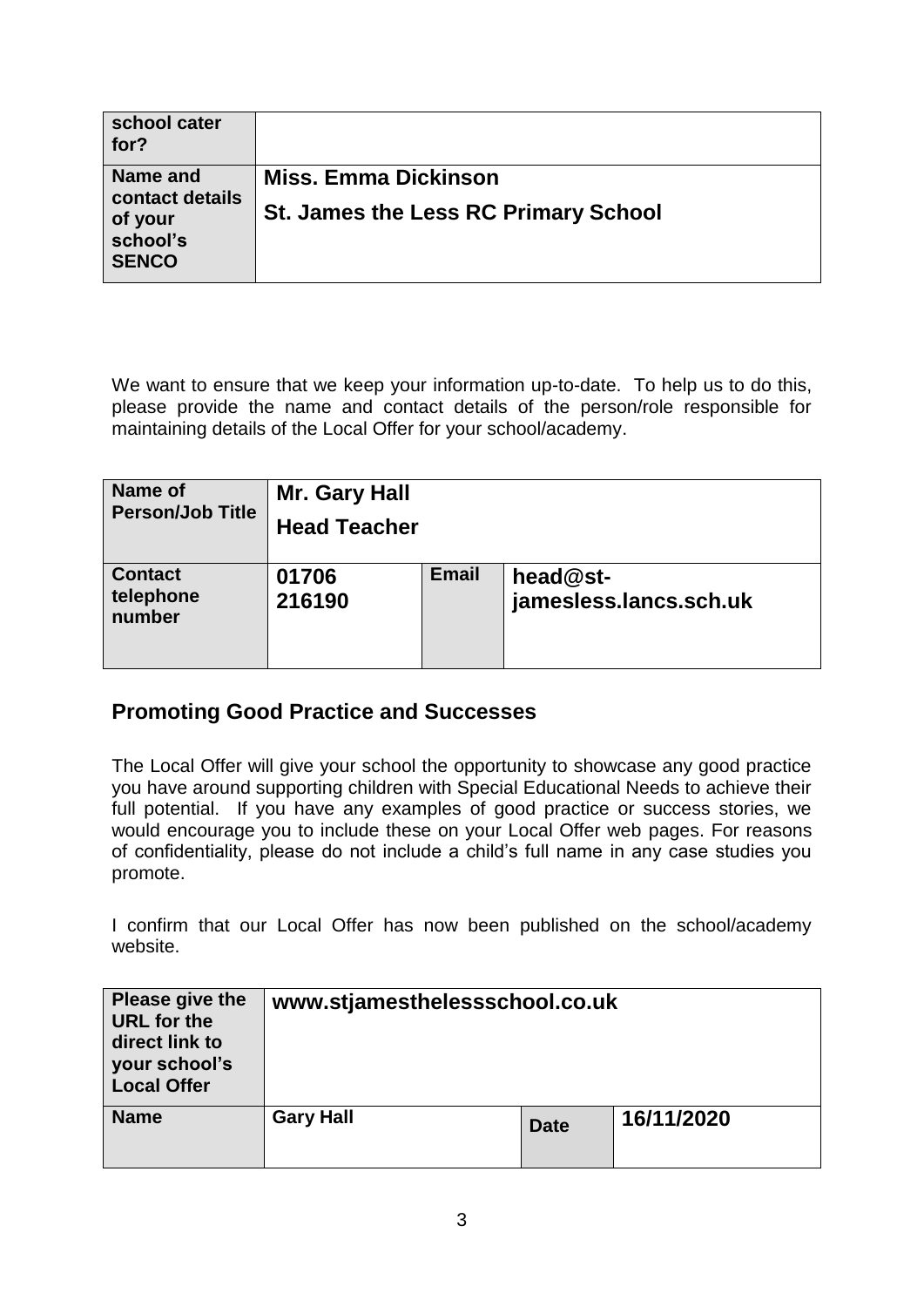IDSS.SENDReforms@lancashire.gov

| <b>Accessibility and Inclusion</b>                                                                                                             |  |  |  |
|------------------------------------------------------------------------------------------------------------------------------------------------|--|--|--|
|                                                                                                                                                |  |  |  |
| How accessible is the school environment?<br>$\bullet$                                                                                         |  |  |  |
| Is the building fully wheelchair accessible? Do you have accessible parking<br>spaces? Have there been improvements in the auditory and visual |  |  |  |
| environment? Are there accessible changing/toilet facilities? How do you                                                                       |  |  |  |
| improve access to the setting?                                                                                                                 |  |  |  |
| How accessible is your information? - including displays, policies and<br>$\bullet$<br>procedures etc.                                         |  |  |  |
| Do you have information available in different font sizes, audio information,                                                                  |  |  |  |
| Braille, other languages etc. How does the setting communicate with parents                                                                    |  |  |  |
| and families whose first language is not English? How is information made                                                                      |  |  |  |
| accessible to parents and families with additional needs?                                                                                      |  |  |  |
| How accessible is the provision?<br>$\bullet$                                                                                                  |  |  |  |
| How do you make use of resources such as symbols, pictures and sign                                                                            |  |  |  |
| graphics to support children's access to resources? Do you have furniture                                                                      |  |  |  |
| such as height adjustable tables or alternative ways of presenting activities so                                                               |  |  |  |
| that children can access them?                                                                                                                 |  |  |  |
|                                                                                                                                                |  |  |  |
| Do you have specialised equipment (eg; ancillary aids or assistive<br>$\bullet$                                                                |  |  |  |
| technology?)                                                                                                                                   |  |  |  |
| What the school provides<br>Our school was built in 1996 it is built on one level with a ramp into the KS 2                                    |  |  |  |

**Our school was built in 1996, it is built on one level with a ramp into the KS 2 department. There is a disabled toilet which is available for parents and carers as well as for the use of pupils. There is limited parking on site, but there is designated places for disabled drivers.**

**The furniture within the classrooms is all size and age appropriate and specialist equipment is bought as and when it is needed. We have available to use a variety of resources for assisting children with their work, for example, writing slopes, pencil grips and laptops are provided. All classes have access to laptops, Ipads and interactive whiteboards, with some programmes specially used for pupils with SEN. Within classes we use visual timetables.**

**We are a parent and carer friendly school and have an open door policy. All the policies and procedures are available on the school website along with a staff list. All of our newsletters are available on the website and are sent out to parents on coloured paper as are all letters to parents and carers as we are a school that constantly considers the requirements of children and adults with dyslexic tendencies.**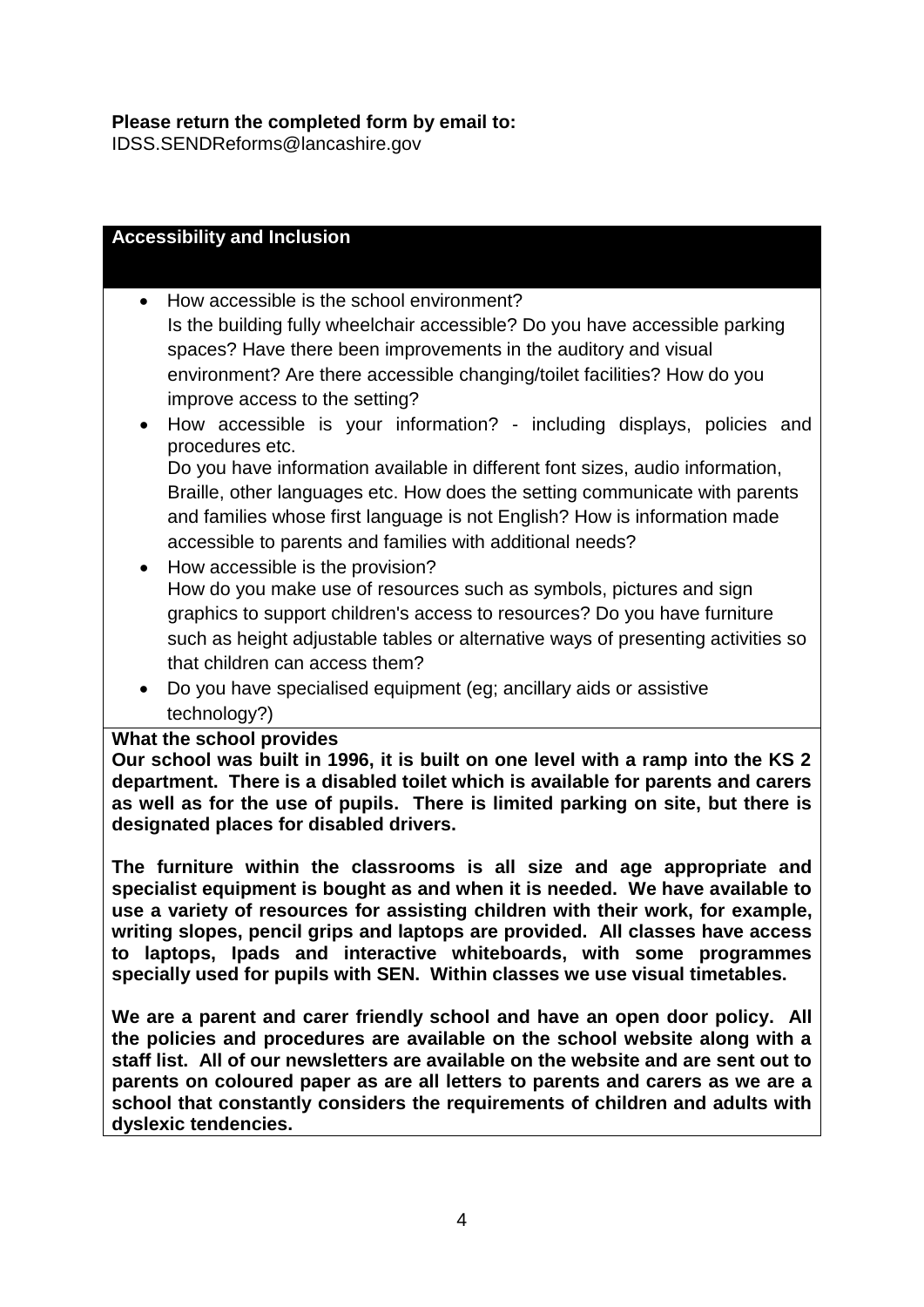# **Teaching and Learning**

- What arrangements do you have to identify and assess children with SEN?
- What additional support can be provided in the classroom?
- What provision do you offer to facilitate access to the curriculum and to develop independent learning? (This may include support from external agencies and equipment/facilities)
- What SEN and disability and awareness training is available to all staff?
- What staff specialisms/expertise in SEN and disability do you have?
- What ongoing support and development is in place for staff supporting children and young people with SEN?
- What arrangements are made for reasonable adjustments and support to the child during tests and SATs?
- How well does your SEN provision map illustrate the range and level of support for individual pupils or groups with similar needs and the resources allocated to meet those needs?

## **What the school provides**

**St. James the Less has links with the feeder nurseries and pre-schools and visit the children entering school during the summer term. All children are discussed and special arrangements made if necessary. We believe in early intervention and identification of SEN, through the use of our experienced teaching staff, teaching assistants and SENCO. We look to use the support offered from outside agencies in order to facilitate every child's progress to the best of our abilities. We have links with Speech and Language therapists and occupational therapists who assist us in delivering a programme that meets the needs of individual pupils.**

**We have an induction programme for Reception class aged children where they are visited by staff in the summer term in their nurseries and they visit the school. Any special needs which are identified prior to starting school are planned and prepared for.**

**Teaching assistants are used effectively in every classroom and are deployed according to their skills. All teaching assistant have had safeguarding training, phonics training, guided reading. There is one full time HLTA and 2 part time HLTA's.**

**The class teacher and SENCO monitor the progress of the pupils with SEN in line with the schools existing policies for assessment. The SEN provision map records the type of intervention a pupil is receiving and progress within the interventions is monitored at least on a termly basis.**

**When sitting examinations children with SEN can be supported 1-1, have additional time granted, sit in a smaller group and have readers when allowable so as to achieve the most they are capable of.**

**All staff have received first aid training and some have epipen training.**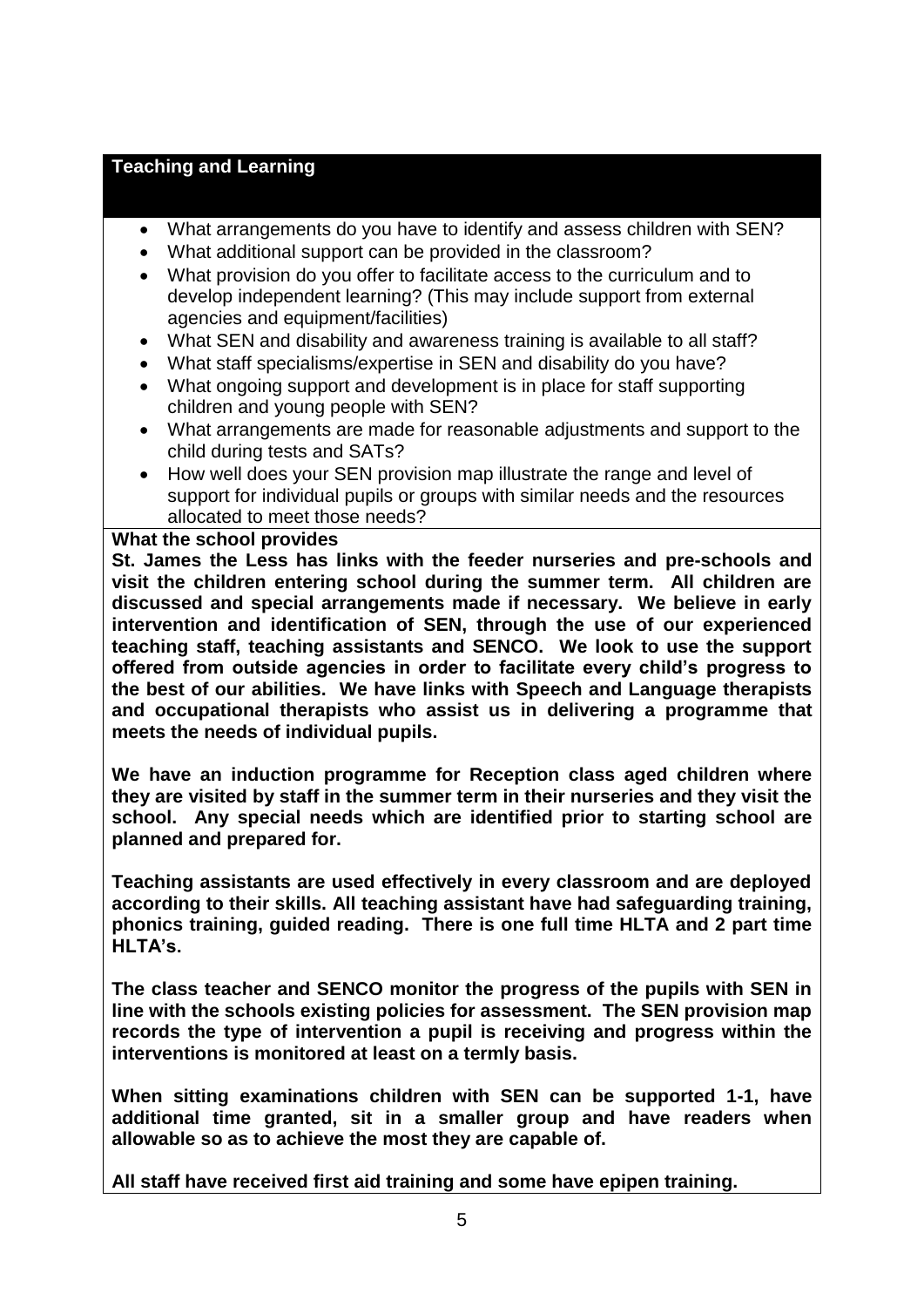**An extra support teacher is also employed at various times throughout the year to support KS2 pupils**.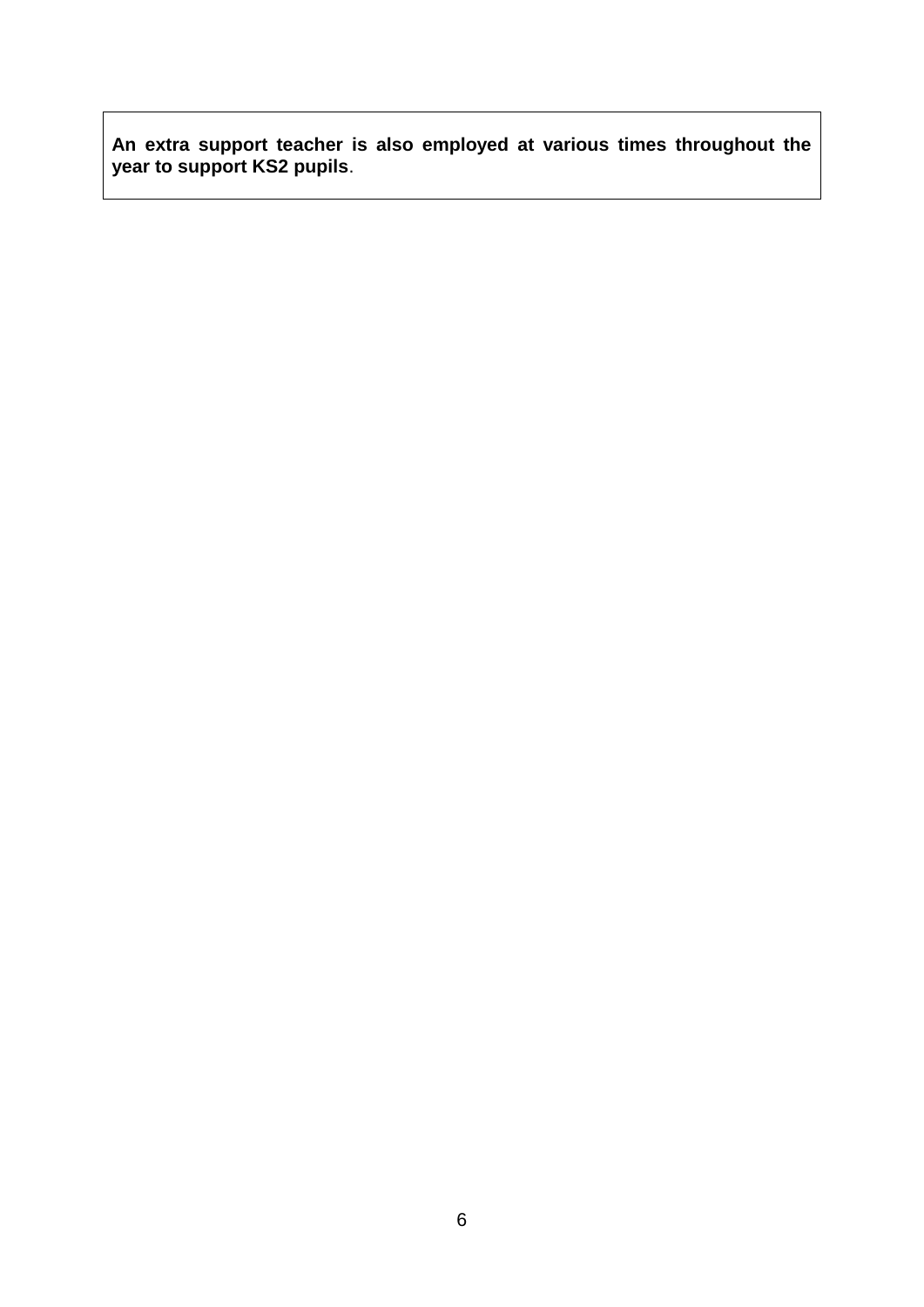# **Reviewing and Evaluating Outcomes**

- What arrangements are in place for review meetings for children with Statements or Education, Health and Care (EHC) Plans?
- What arrangements are in place for children with other SEN support needs?
- How do you assess and evaluate the effectiveness of the provision you make for children and young people with SEN and Disability?

## **What the school provides**

**Reviews take place for those children with a Statement of Special Educational Need or EHCP on a 6 monthly basis if they are under the age of 5 and annually if they are over. Parents and carers are asked to participate fully in the reviews and their contributions are greatly valued. Pupils all participate, but at varying levels depending on their age and ability to be fully involved.** 

**Individual Education Plans (IEP) are reviewed as a minimum on a termly basis and parents and children are asked to be involved with the formation of these. A copy of IEP's are sent home on a termly basis.**

**All children throughout the school are tracked on a half termly basis to monitor their progress. The pupils with SEN are monitored separately across the school and are anonymously reported upon to governors. The pupil's targets and the provision provided is amended as necessary.**

**The school operates an open door policy with regards to any concerns a parent or carer may have. Any parent may make an appointment at any time to discuss their child(ren).**

# **Keeping Children Safe**

- How and when will risk assessments be done? Who will carry out risk assessments?
- What handover arrangements will be made at the start and end of the school day?
- Do you have parking areas for pick up and drop offs?
- What arrangements will be made to supervise a child during breaks and lunchtimes?
- How do you ensure a child stays safe outside the classroom? (e.g. during PE lessons, school trips)
- Where can parents find details of policies on anti-bullying?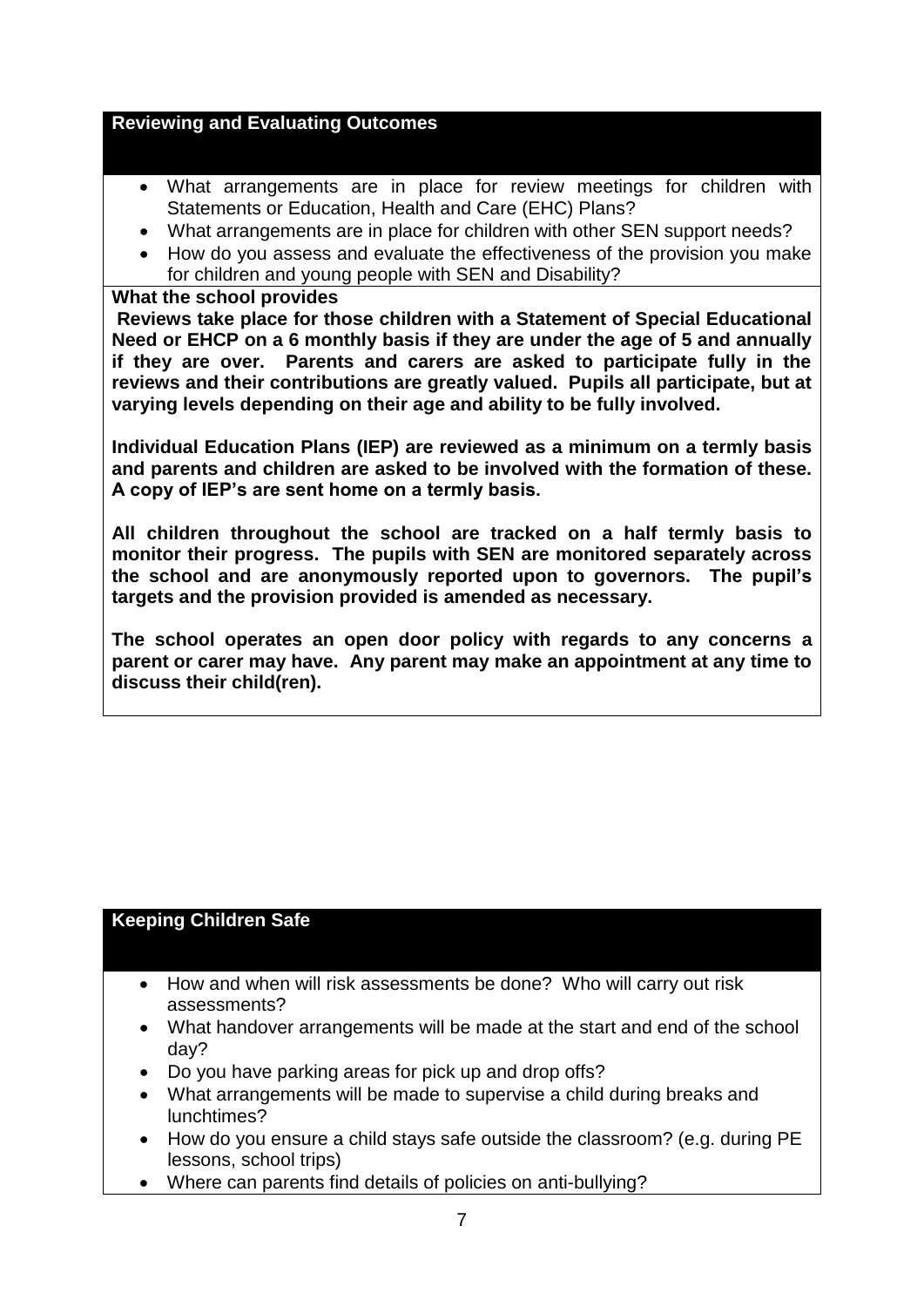**What the school provides**

**In order to enter the school a security number must be used and all visitors must sign in and wear a visitor badge. All procedures are in place according to safeguarding policy and training.**

**Playtimes are supervised by 2 members of staff wearing luminous jackets. Lunchtime staff also wear these jackets to be easily located by the pupils. If a SEN pupil requires additional support during lunch and break times, this is organised through TA rotas. There are 2 safeguarding discussions held every week with all teaching and supervisory staff to ensure stringent monitoring for any potentially vulnerable pupils.**

**All children in EYFS, KS1 and KS2 are handed over to and from parents and carers at the beginning and end of the day. If required an individual handover can be carried out by the TA or class teacher to the appropriate carer/parent.**

**Children in Reception class enter through their own door straight into class and safety provision will be made on an individual basis, as with children from all other year groups as necessary. There are designated areas for picking up and dropping off children from all classes and they use different entrances and exits. If arrangements for picking children up change we require a letter or a direct phone call to the office.**

**We promote anti bullying through the engagement of children in anti-bullying week, but this also permeates our school ethos. The policy can be found on our school website. We have a buddy system where the pupils in the current Year 5 class write letters and try to meet their buddies who are starting school in September. This relationship continues throughout the year where the children undertake activities and spend time together.**

**Risk assessments are undertaken where necessary and adult to child ratios are always checked. Additional adults are used when necessary on school trips.**

# **Health (including Emotional Health and Wellbeing)**

- How do you manage safe keeping and administration of medication?
- How do you work with a family to draw up a care plan and ensure that all relevant staff are aware of the plan?
- What would the school do in the case of a medical emergency?
- How do you ensure that staff are trained/qualified to deal with a child's particular needs?
- Which health or therapy services can children access on school premises?

# **What the school provides**

**If a pupil requires medication throughout the day on a daily basis a TA is designated to the role and the medication has to be signed, dated and quantity given noted in the medicine book. If the medicine is a course of medication for**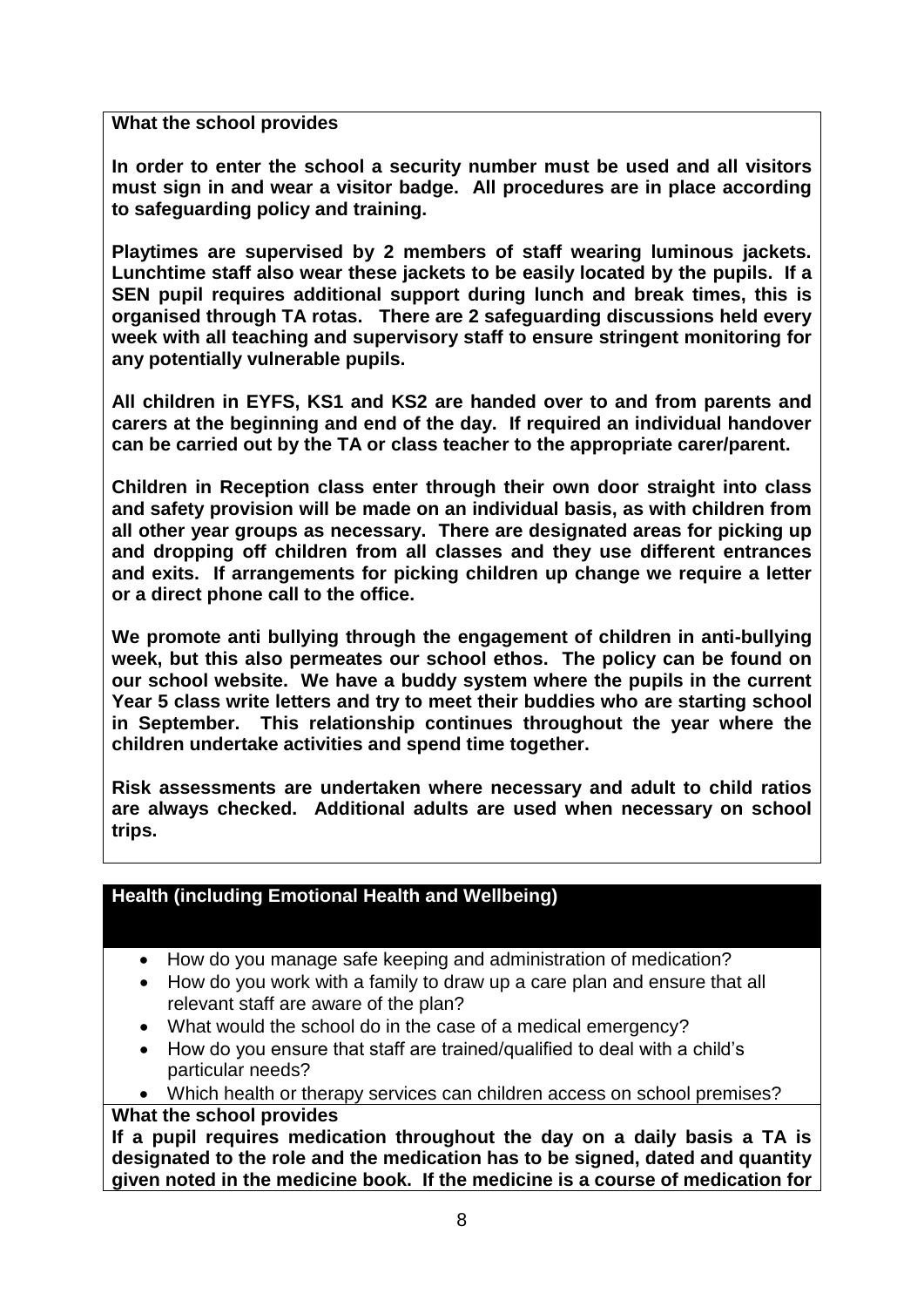**a short period the office staff ensure that it is prescribed and recorded in the same manner.**

**All class registers have a list with the children who have a medical need to ensure that all staff, including supply teachers are aware of the specific children.**

**All staff have first aid training and epipen training. If the need arises to deal with a medical emergency, first aiders are contacted, parents and carers are contacted and medical specialists where necessary.**

**Care plans are drawn up on a need basis and they involve health professionals, parents and carers, pupils and staff as required. They are made available to the staff who are directly involved with the pupil and are kept on file.**

**The school nurse is available to liaise with parents and carers if they have any concerns regarding their child. Speech and language therapists visit school on a regular basis. Occupational therapists, councillors and educational psychologists can be made available when appropriate.**

#### **Communication with Parents**

- How do you ensure that parents know "who's who" and who they can contact if they have concerns about their child/young person?
- How do parents communicate with key staff (eg do they have to make an appointment to meet with staff or do you have an Open Door policy?
- How do you keep parents updated with their child/young person's progress?
- Do you offer Open Days?
- How can parents give feedback to the school?

## **What the school provides**

**Parents and carers can access information about our school through the school website and brochure. We communicate with our parents in a weekly bulletin letter. We also use Text 2 Parents to send reminders or requests. A school calendar is produced which has all the important dates on throughout the year. If parents need to be contacted on an individual basis we would speak on the phone or via email requesting a meeting or discussion. Staff are available to speak to parents at the end of the school day or they can make an appointment if it is felt a longer time may be needed.**

**We have a new intake parents meeting in the summer term when new parents can come and look around the school and meet the staff. Parents and carers of pupils with SEN meet with teachers on a termly basis to discuss and formulate the pupils IEP. Teachers send home a report for every child in the summer term. Parents are invited to attend a parents meeting in the autumn term and one in the spring term.**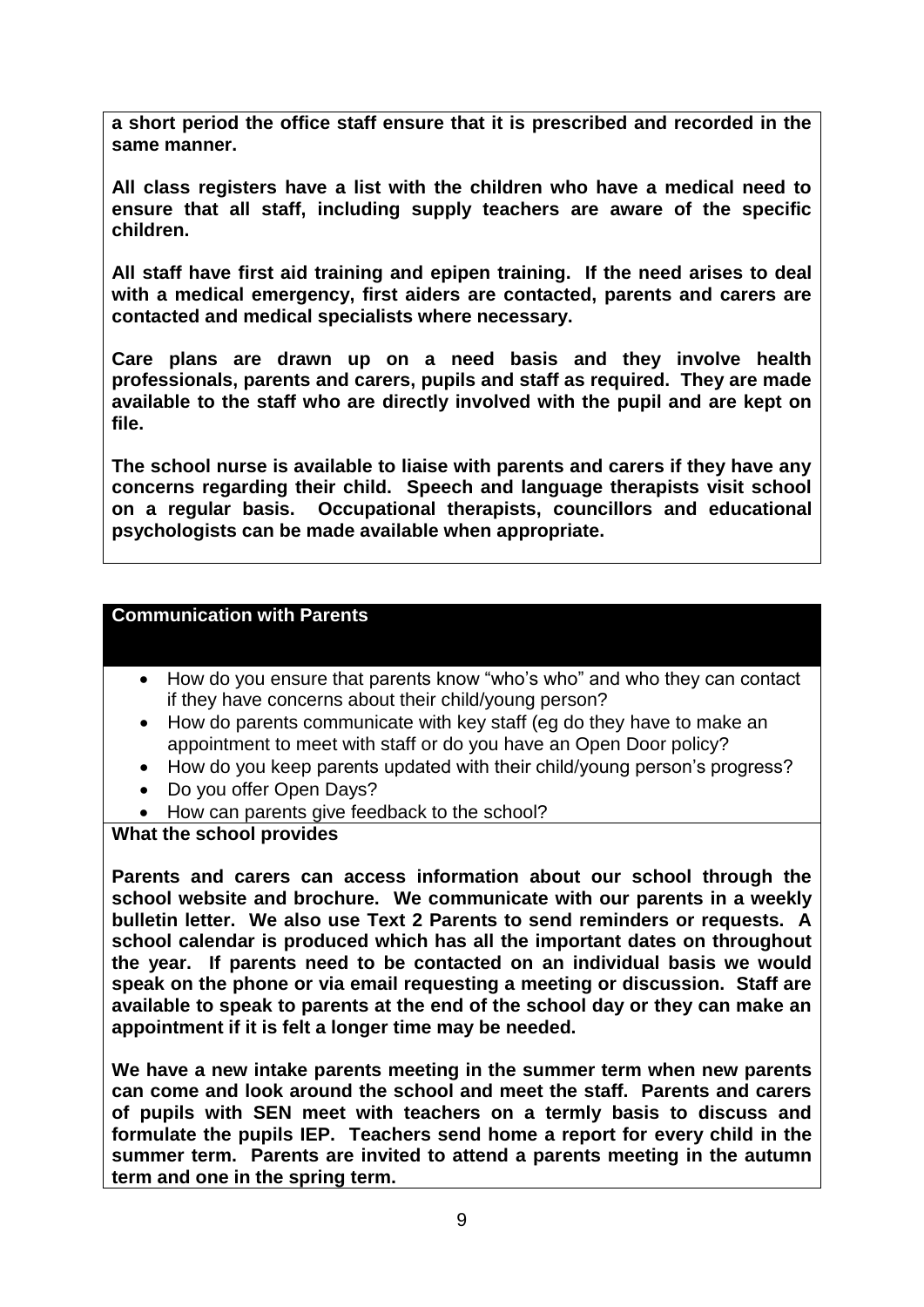**All parents and carers are invited into class assemblies, awards assemblies and the parents and carers of the reception class pupils are invited to stay and play on a termly basis.**

# **Working Together**

- What opportunities do you offer for children to have their say? e.g. school council
- What opportunities are there for parents to have their say about their child's education?
- What opportunities are there for parents to get involved in the life of the school or become school governors?
- How does the Governing Body involve other agencies in meeting the needs of pupils with SEN and supporting their families? (e.g. health, social care, voluntary groups) How do home/school contracts/agreements support children with SEN and their families?

## **What the school provides**

**At St. James the Less we have a very active school council who are regularly involved in a variety of school projects including, updating our behaviour policy, raising money for a wide range of charities, organising events at school and visiting the council chambers in Rawtenstall the House of Commons. We encourage all the children to be eco-friendly and have roles for green police on a termly basis and we have Year 6 buddies.**

**Reception class invite parents into a stay and play morning at least once per term and parents are welcome to come and celebrate at the achievement assemblies and class assemblies. Parents are welcome to contribute with information about their child during parents evening or by appointments with class teachers.**

**We have regular Priest, Parent, Teacher Association (PPTA) meetings and events that all parents and staff are welcome to attend and take part. Parents are welcomed into school as volunteers to help with classes.** 

**Elections to the Governing body are always advertised throughout school when a parent governor vacancy arises. The SENCO meets regularly with the SEN governor.**

**We work with a variety of outside agencies as and when appropriate to the needs of the children. These can include school nurse and other health professionals, Speech and language therapists, occupational therapists, educational psychologists, councillors, community police, social services, IDSS specialists and short stay outreach schools.**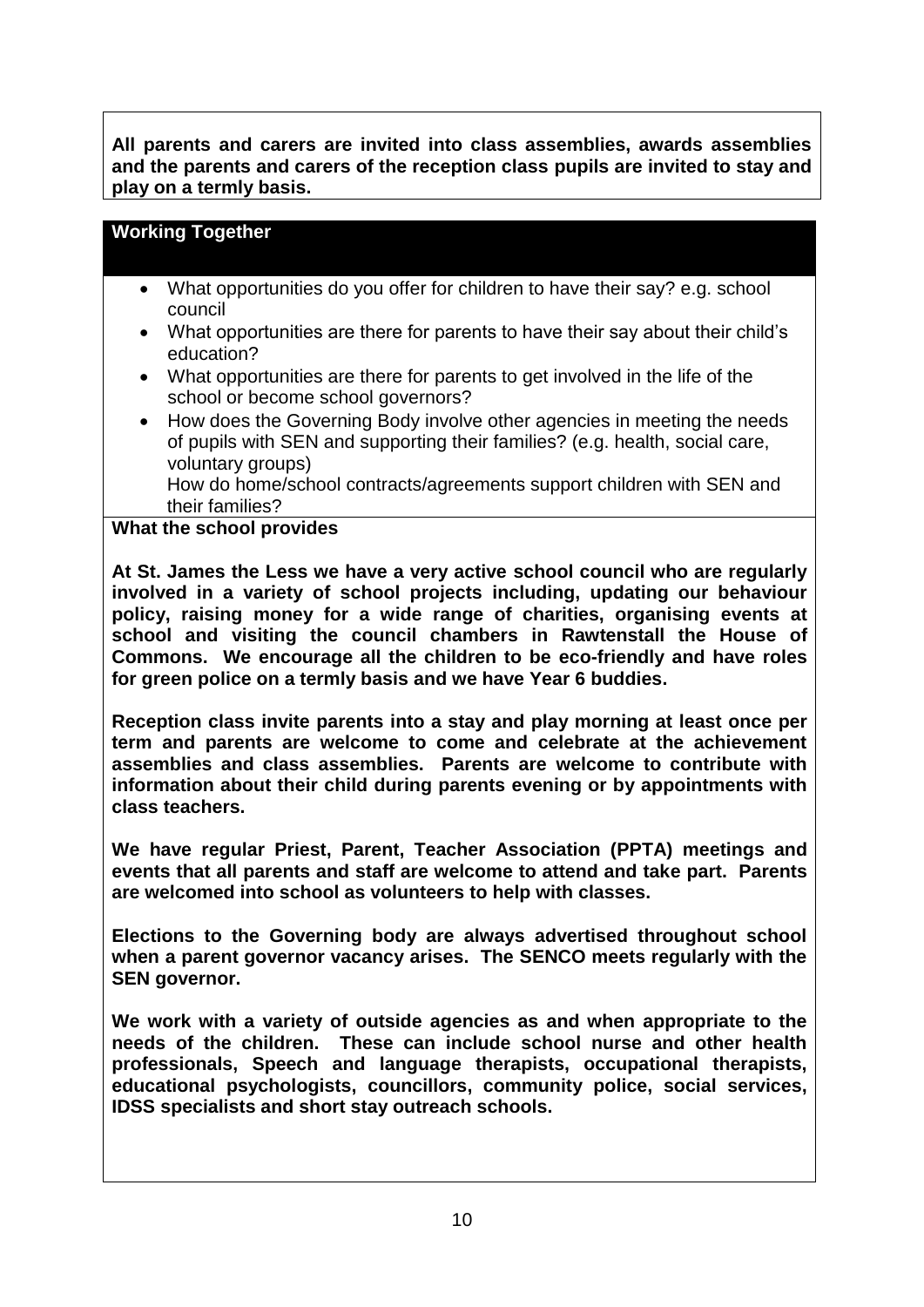# **What help and support is available for the family?**

- Do you offer help with completing forms and paperwork? If yes, who normally provides this help and how would parents access this?
- What information, advice and guidance can parents access through the school? Who normally provides this help and how would parents access this?
- How does the school help parents with travel plans to get their child to and from school?

**What the school provides**

**The staff at St. James the Less are always available to help parents and carers who have any difficulties relating to school. The Head Teacher or SENCO are available for help with filling in forms or paperwork that needs to be completed. The Head Teacher can always point a parent to the right support and guidance that they require.** 

**Newsletters can always be accessed from the office staff if parents are unable to access them online.** 

**There are extra parent meetings for special events, such as Hothersall Lodge, the year 6 residential visit. Financial support is given to pupils who are pupil premium children and the PPTA subsidise some school trips. The PPTA have notice boards around the school grounds informing parents and carers of upcoming events or how much they have raised.**

**If a travel plan was required by a pupil to get to school then this would be assessed on an individual basis.**

## **Transition to Secondary School**

 What support does the school offer around transition? (e.g. visits to the secondary school, buddying)

**What the school provides**

**We have strong links to our feeder Catholic high school All Saints and the children visit for a variety of reasons, including sports days and catholic cluster activities. We enable all of our children to visit the secondary school of their choice and liaise closely with representatives from secondary schools during transition time.**

**The local high schools often have taster days for year 5 children.**